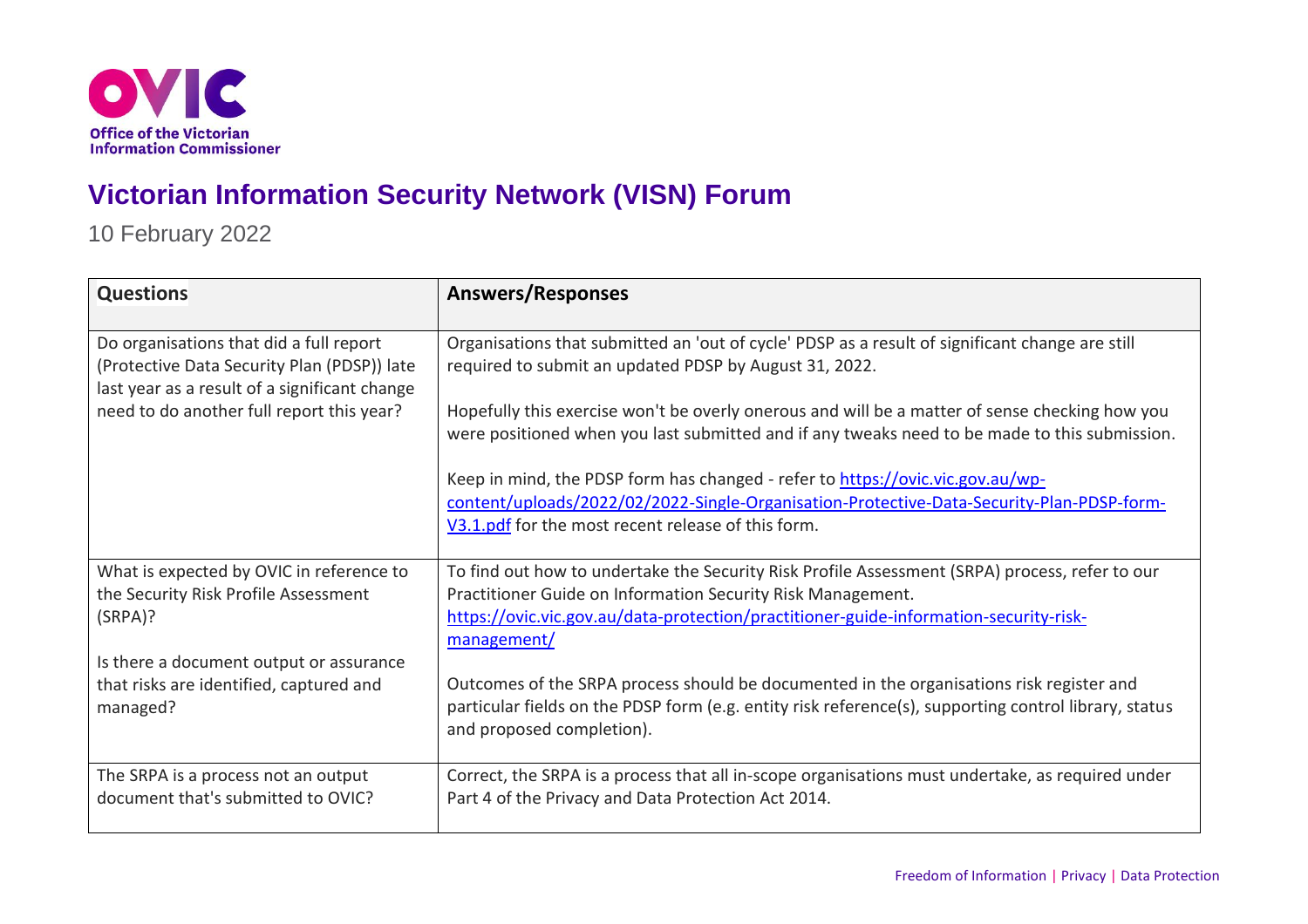|                                                                                                                                                                                         | It is not a document that needs to be submitted to OVIC. The only documentation that needs to<br>be submitted to OVIC by 31 August 2022, is an updated PDSP.<br>As above, outcomes of the SRPA process should be documented in the organisations risk register<br>and particular fields on the PDSP form (e.g. entity risk reference(s), supporting control library,<br>status and proposed completion).<br>For more info on how to record these outcomes in the PDSP form, check out the new 'How To<br>Guide' - https://ovic.vic.gov.au/wp-content/uploads/2022/01/How-to-A-guide-to-completing-the-<br>2022-Protective-Data-Security-Plan-PDSP-form-V1.0.pdf |
|-----------------------------------------------------------------------------------------------------------------------------------------------------------------------------------------|-----------------------------------------------------------------------------------------------------------------------------------------------------------------------------------------------------------------------------------------------------------------------------------------------------------------------------------------------------------------------------------------------------------------------------------------------------------------------------------------------------------------------------------------------------------------------------------------------------------------------------------------------------------------|
| My organisation has a major project lined<br>up for August which will impact us<br>significantly.<br>Will we have to re-submit our report after<br>or can the Aug deadline be extended? | Please shoot an email to security@ovic.vic.gov.au so we can set up a time to discuss your<br>requirements.                                                                                                                                                                                                                                                                                                                                                                                                                                                                                                                                                      |
| Can use existing risk management<br>framework right?                                                                                                                                    | Yes - We suggest you use your existing risk management framework.                                                                                                                                                                                                                                                                                                                                                                                                                                                                                                                                                                                               |
| Do we need to request a specialised PDSP<br>template for those organisations which are<br>multi-organisations from OVIC?                                                                | Yes, our team has to create a bespoke Multi-Org form for the entities that are looking to<br>consolidate their reporting.<br>Please reach out to security@ovic.vic.gov.au to arrange a time to discuss your approach with us.                                                                                                                                                                                                                                                                                                                                                                                                                                   |
| Is there a new Cemetery Trust Template<br>available?                                                                                                                                    | Please check out the new Class B cemetery trust page where you can download the form. Across<br>the next couple of weeks our team will also send out hard and soft copies of this material to Class<br>B cemetery trust stakeholders. This material is not to be used by Class A cemetery trusts or other<br>VPS organisations.<br>https://ovic.vic.gov.au/agency-reporting-obligations-hub/class-b-cemetery-trust-stakeholders/                                                                                                                                                                                                                                |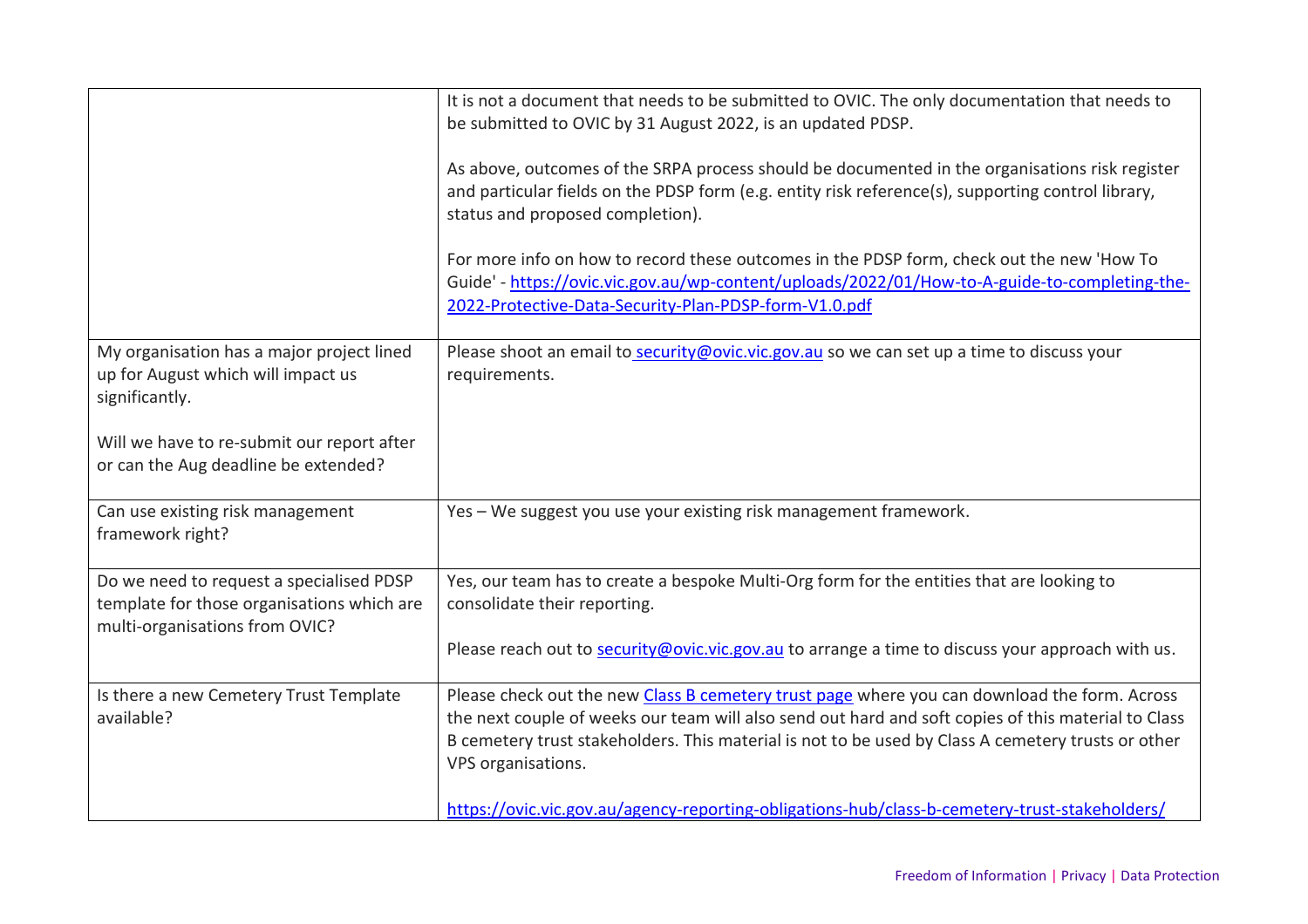| Any changes to multi-org forms and submit<br>process?                                                                                                                                                                                                           | For all multi-organisation requests, please email security@ovic.vic.gov.au as there will be<br>reporting nuances that need to be discussed with our team.                                                                                                                                                            |
|-----------------------------------------------------------------------------------------------------------------------------------------------------------------------------------------------------------------------------------------------------------------|----------------------------------------------------------------------------------------------------------------------------------------------------------------------------------------------------------------------------------------------------------------------------------------------------------------------|
| Can you provide guidance or library on a list<br>of controls / risk mitigations and levels of<br>risk they address (e.g. a more extreme risk,<br>type of risk and what controls universe is<br>relevant)?                                                       | The VPDSS elements are essentially the basis for your control library to mitigate your risks. OVIC<br>cannot rate the organisational risks they address as it will depend on your business and<br>supporting environment. If you require assistance in assessing risk, reach out to VMIA or 'like'<br>organisations. |
| Is it possible to get the form (PDSP) in a<br>word or excel format pls?                                                                                                                                                                                         | The 2022 PDSP form for VPS organisation is only available in PDF.<br>If you have adobe acrobat pro there may be export options to a spreadsheet which may assist.                                                                                                                                                    |
| When will element maturity automatically<br>generate the Standard status?                                                                                                                                                                                       | Product enhancements, including options for systems (which would help automate some<br>functions and analysis) are always being considered. Unfortunately, this will not be available for<br>this reporting period. At the moment we are limited to filling PDFs.                                                    |
| Is it possible to have "Ongoing" as a status?<br>"Completed" can sometimes be too<br>comfortable and further work in the space<br>may be challenged. This is especially for<br>areas of Education and awareness that<br>needs to be done on a continuous basis. | We have accommodated for business as usual (BAU) activities in the new PDSP form. Select<br>'completed/BAU' under proposed completion field to indicate this status.                                                                                                                                                 |
| Essential 8 - Cyber threat controls                                                                                                                                                                                                                             | Essential 8 controls are referenced (albeit not always overtly listed) and woven through the<br>Elements of Standard 11.<br>If you need clarification on any of these, please email security@ovic.vic.gov.au                                                                                                         |
| For the questions around 'How was this<br>form validated', can we select<br>combinations of a couple of methods (i.e.                                                                                                                                           | If you have undertaken more than one method to validate the responses on your PDSP then feel<br>free to tick more than one box.                                                                                                                                                                                      |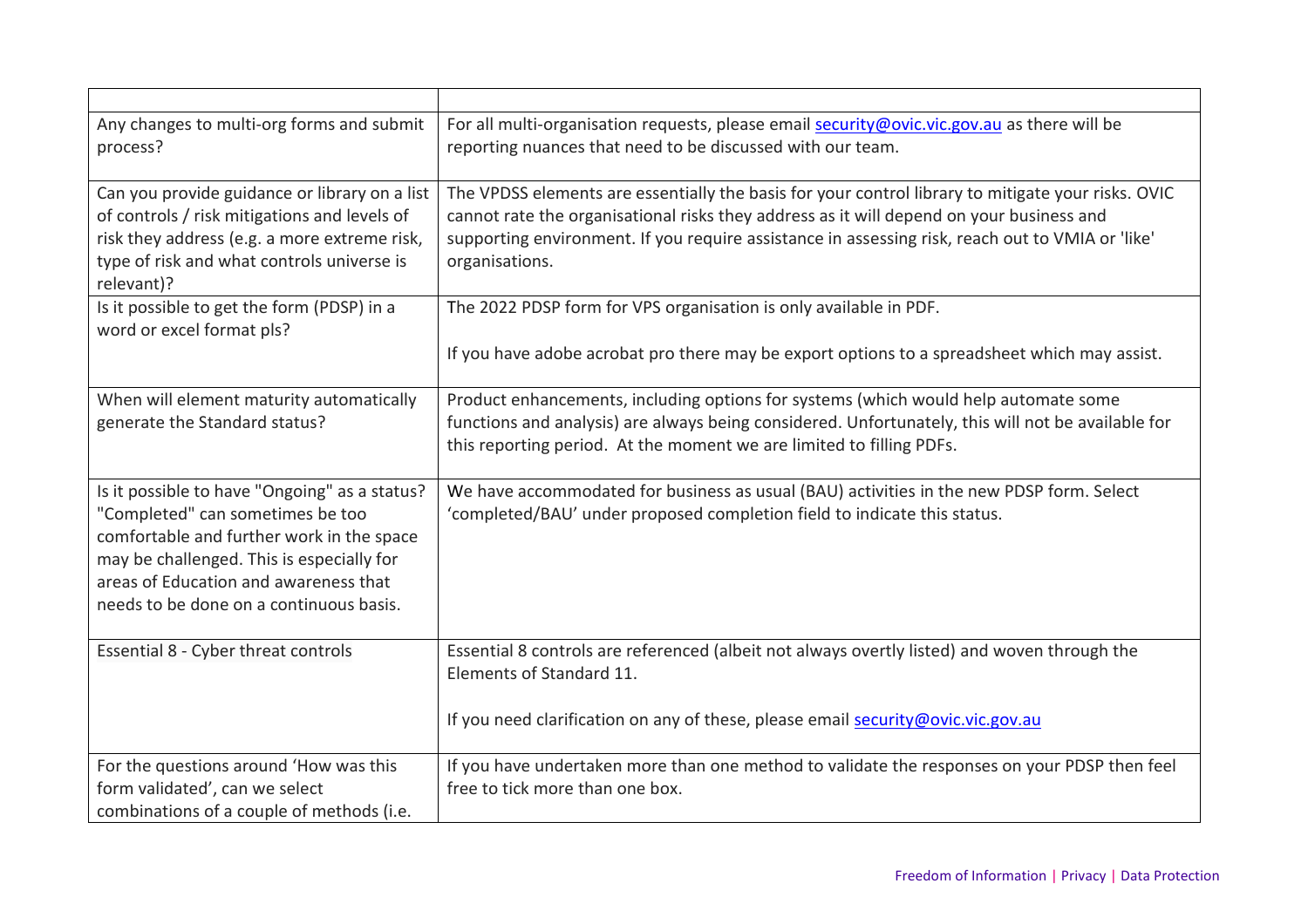| some internal, self-assessed, and private<br>audit validations). Meaning tick more than<br>one box?                                                                                                                  |                                                                                                                                                                                                                                                                                                                                                          |
|----------------------------------------------------------------------------------------------------------------------------------------------------------------------------------------------------------------------|----------------------------------------------------------------------------------------------------------------------------------------------------------------------------------------------------------------------------------------------------------------------------------------------------------------------------------------------------------|
| IACS - if we have these in an education lab<br>environment, not in production, should<br>that be a Yes or a No?                                                                                                      | Great question Jason - please email security@ovic.vic.gov.au to see if the organisation needs to<br>consider the additional IACS questions.                                                                                                                                                                                                              |
| Can we do digital signoff for the signature<br>or does it need to be a physical signature<br>from the body head?                                                                                                     | Signature / sign off options are outlined in the How To Guide. This includes options for soft copy<br>and hard copy sign off.                                                                                                                                                                                                                            |
| Do you have the link for the PDSP Executive<br>Presentation?                                                                                                                                                         | Check out this briefing pack designed to brief executives and leadership:<br>https://ovic.vic.gov.au/data-protection/information-security-general-executive-briefing-pack<br>You may also want to show your executive the video from our Commissioner which speaks to the<br>public sector body Head's obligations in 2022 - https://vimeo.com/670515157 |
| What determines the protective markings<br>of the submission?                                                                                                                                                        | An assessment of the security value of the responses recorded in the organisation's PDSP form<br>will inform the relevant protective marking for this year's submission.                                                                                                                                                                                 |
| Almost our entire team has changed since<br>this would have last been done. Our team is<br>also very small. It's difficult to gauge how<br>much time/effort this will require.                                       | If possible, we sincerely recommend you start early especially if the team is unfamiliar with the<br>process. If you have questions as you go, reach out to security@ovic.vic.gov.au                                                                                                                                                                     |
| I'd been using the DHHS Info Security<br>Sharepoint site as a source of information.<br>Are the updates to the document available<br>there, or should i switch to the OVIC<br>website as the primary source of info? | Without having visibility of what is captured on the DHHS Info Security Sharepoint site, it's hard<br>for us to comment on this.<br>Users should refer to their internal security policies and procedures in the first instance and seek<br>direction from their internal security teams (if they have them).                                            |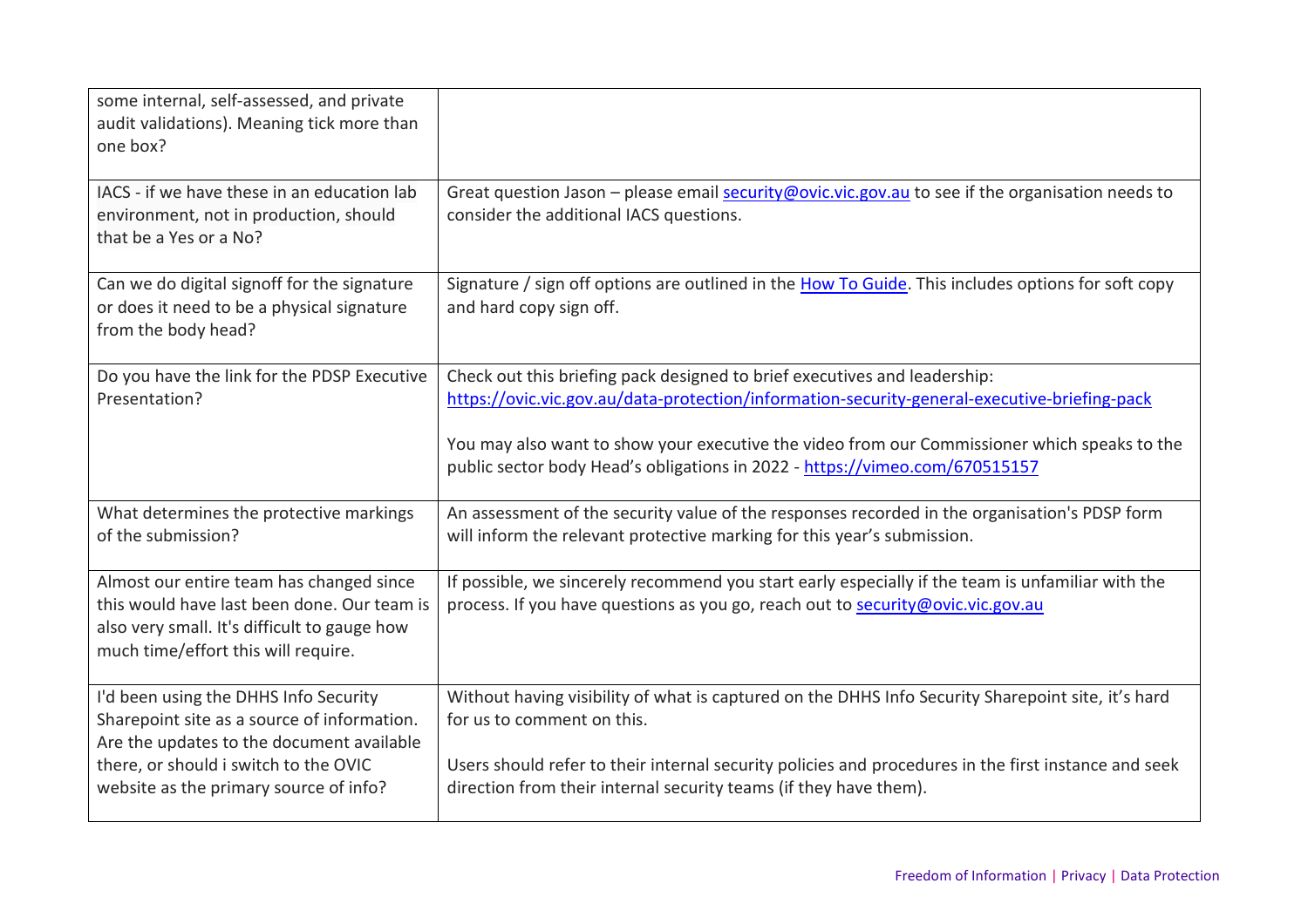|                                                                                                                                                                                       | All VPDSS / VPDSF resources are available on the OVIC website for anyone to access and use and<br>will include the most up to date resources to help you out. Check out https://ovic.vic.gov.au/data-<br>protection/information-security-resources/<br>For our VPS stakeholders seeking updated resources relating to 2022 reporting requirements<br>please check out our refreshed page- https://ovic.vic.gov.au/agency-reporting-obligations-<br>hub/vps-stakeholders/. A copy of the 2022 VPS PDSP form, 2022 VPS How-to Guide, and video<br>from our commissioner can be found there! |
|---------------------------------------------------------------------------------------------------------------------------------------------------------------------------------------|-------------------------------------------------------------------------------------------------------------------------------------------------------------------------------------------------------------------------------------------------------------------------------------------------------------------------------------------------------------------------------------------------------------------------------------------------------------------------------------------------------------------------------------------------------------------------------------------|
| What are your feelings around the use of<br>Microsoft 365 Compliance Manager VPDSS<br>template?                                                                                       | As a regulator we can't comment on specific tools as such. Feel free to reach out<br>to security@ovic.vic.gov.au if you are looking to have a fuller discussion around assessment tools<br>and approaches.                                                                                                                                                                                                                                                                                                                                                                                |
| How to guide can you provide link please?                                                                                                                                             | To access and download the 2022 How-to Guide: A guide to completing the 2022 Protective Data<br>Security Plan check out https://ovic.vic.gov.au/wp-content/uploads/2022/01/How-to-A-guide-to-<br>completing-the-2022-Protective-Data-Security-Plan-PDSP-form-V1.0.docx                                                                                                                                                                                                                                                                                                                    |
| You mentioned s89 of the PDP Act at the<br>beginning i.e. that<br>"A security risk profile assessment<br>of an agency or body must include<br>an assessment of any contracted         | The definition of public sector data under the PDP Act is very very broad. It is not limited to<br>personal information, financial information, health information, etc. but rather (as you<br>noted) ANY information (including personal information) obtained, received or held by an agency<br>or body to which Part 4 applies, whether or not the agency or body obtained, received or holds<br>that information in connection with the functions of that agency or body.                                                                                                             |
| service provider of the agency or<br>body to the extent that the provider<br>collects, holds, uses, manages,<br>discloses or transfers public sector<br>data for the agency or body." | Public sector data is defined by context (i.e. consider the applicability of the entity under Part 4 of<br>the PDP Act, irrespective of the type of information they obtain, receive or hold).                                                                                                                                                                                                                                                                                                                                                                                            |
| Where "public sector data" is defined in the<br>PDP Act as<br>"any information (including<br>personal information) obtained,                                                          |                                                                                                                                                                                                                                                                                                                                                                                                                                                                                                                                                                                           |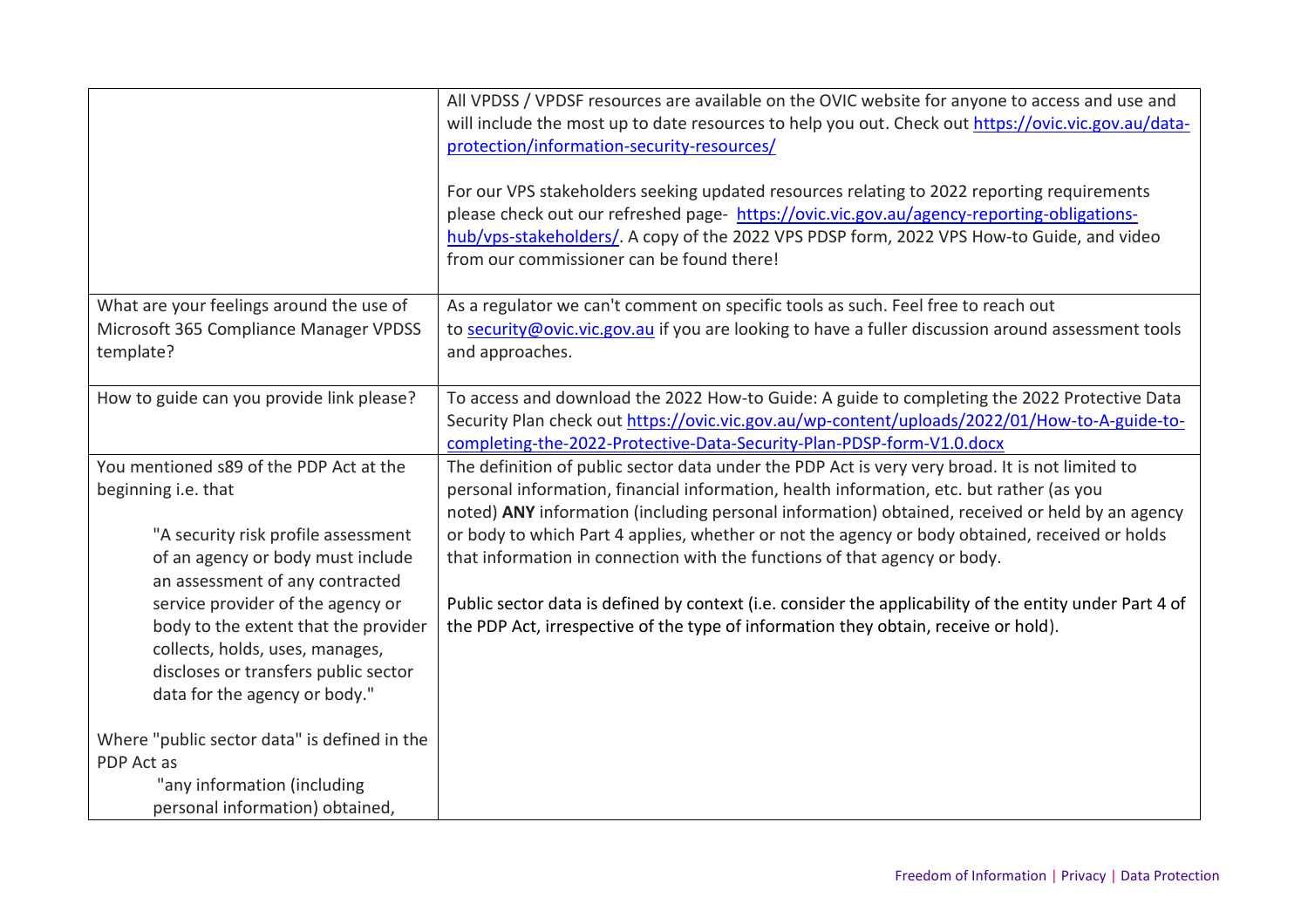| received or held by an agency or              |
|-----------------------------------------------|
| body to which Part 4 applies,                 |
| whether or not the agency or body             |
| obtained, received or holds that              |
| information in connection with the            |
| functions of that agency or body;"            |
|                                               |
| Does this definition also include data in the |
| public domain or is it more narrowly scoped   |
| to Personally identifiable information,       |
| financial information, health information,    |
| etc?                                          |

| <b>Further helpful resources</b> |                                                                                                                                                                    |  |
|----------------------------------|--------------------------------------------------------------------------------------------------------------------------------------------------------------------|--|
| 2022 PDSP form (v<br>3.1)        | Download the 2022 PDSP v3.1 here: https://ovic.vic.gov.au/wp-content/uploads/2022/02/2022-Single-Organisation-<br>Protective-Data-Security-Plan-PDSP-form-V3.1.pdf |  |
|                                  |                                                                                                                                                                    |  |
| VPS 2022 How-to                  | Check out the 2022 How-to Guide: A guide to completing the 2022 Protective Data Security Plan here:                                                                |  |
| Guide                            | https://ovic.vic.gov.au/wp-content/uploads/2022/01/How-to-A-guide-to-completing-the-2022-Protective-Data-                                                          |  |
|                                  | Security-Plan-PDSP-form-V1.0.docx                                                                                                                                  |  |
| 2022 Video from                  | To watch the 2022 video from the Victorian Information Commissioner please go to https://ovic.vic.gov.au/agency-                                                   |  |
| <b>OVIC Commissioner</b>         | reporting-obligations-hub/vps-stakeholders/                                                                                                                        |  |
| <b>VPS Hub</b>                   | Head to https://ovic.vic.gov.au/agency-reporting-obligations-hub/vps-stakeholders/                                                                                 |  |
| <b>Executive briefing</b>        | Briefing pack designed to brief executives and leadership:                                                                                                         |  |
| pack                             | https://ovic.vic.gov.au/data-protection/information-security-general-executive-briefing-pack                                                                       |  |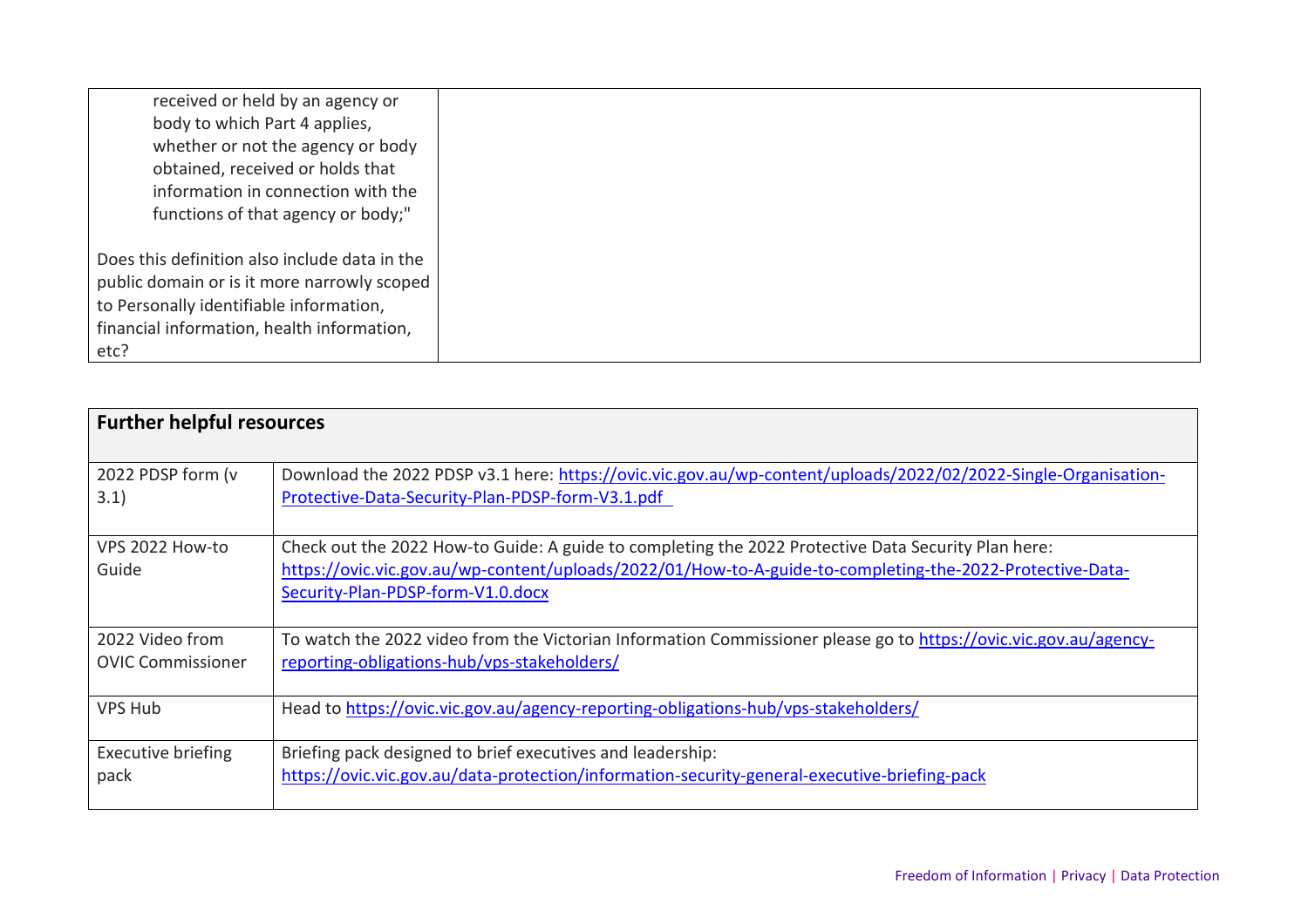| <b>Security Risk Profile</b><br>Assessment (SRPA)<br>guidance | To find out how to complete the Security Risk Profile Assessment (SRPA) process, refer to our Practitioner Guide on<br>Information Security Risk Management: https://ovic.vic.gov.au/data-protection/practitioner-guide-information-<br>security-risk-management/ |
|---------------------------------------------------------------|-------------------------------------------------------------------------------------------------------------------------------------------------------------------------------------------------------------------------------------------------------------------|
| <b>VMIA</b> material                                          | VMIA's updated risk guidance materials for a start if anyone is new to VMIA<br>Practical guidance for managing risk   Victorian Managed Insurance Authority (vmia.vic.gov.au)                                                                                     |
| VPDSS Glossary (v2.1)                                         | Victorian Protective Data Security Standards Glossary v2.1<br>https://ovic.vic.gov.au/data-protection/victorian-protective-data-security-standards-glossary-v2-1/                                                                                                 |
| <b>VPDSS</b>                                                  | Check out the VPDSS Implementation Guidance V2.1 here:                                                                                                                                                                                                            |
| Implementation                                                | https://ovic.vic.gov.au/wp-content/uploads/2021/02/20210216-VPDSS-V2.0-Implementation-Guidance-V2.1.pdf                                                                                                                                                           |
| Guidance (v2.1)                                               |                                                                                                                                                                                                                                                                   |
| Top Questions for the                                         | Check out the Fact Sheet Top Questions for the Audit Risk Committee:                                                                                                                                                                                              |
| <b>Audit Risk Committee</b>                                   | https://ovic.vic.gov.au/data-protection/top-questions-for-the-audit-and-risk-committee                                                                                                                                                                            |